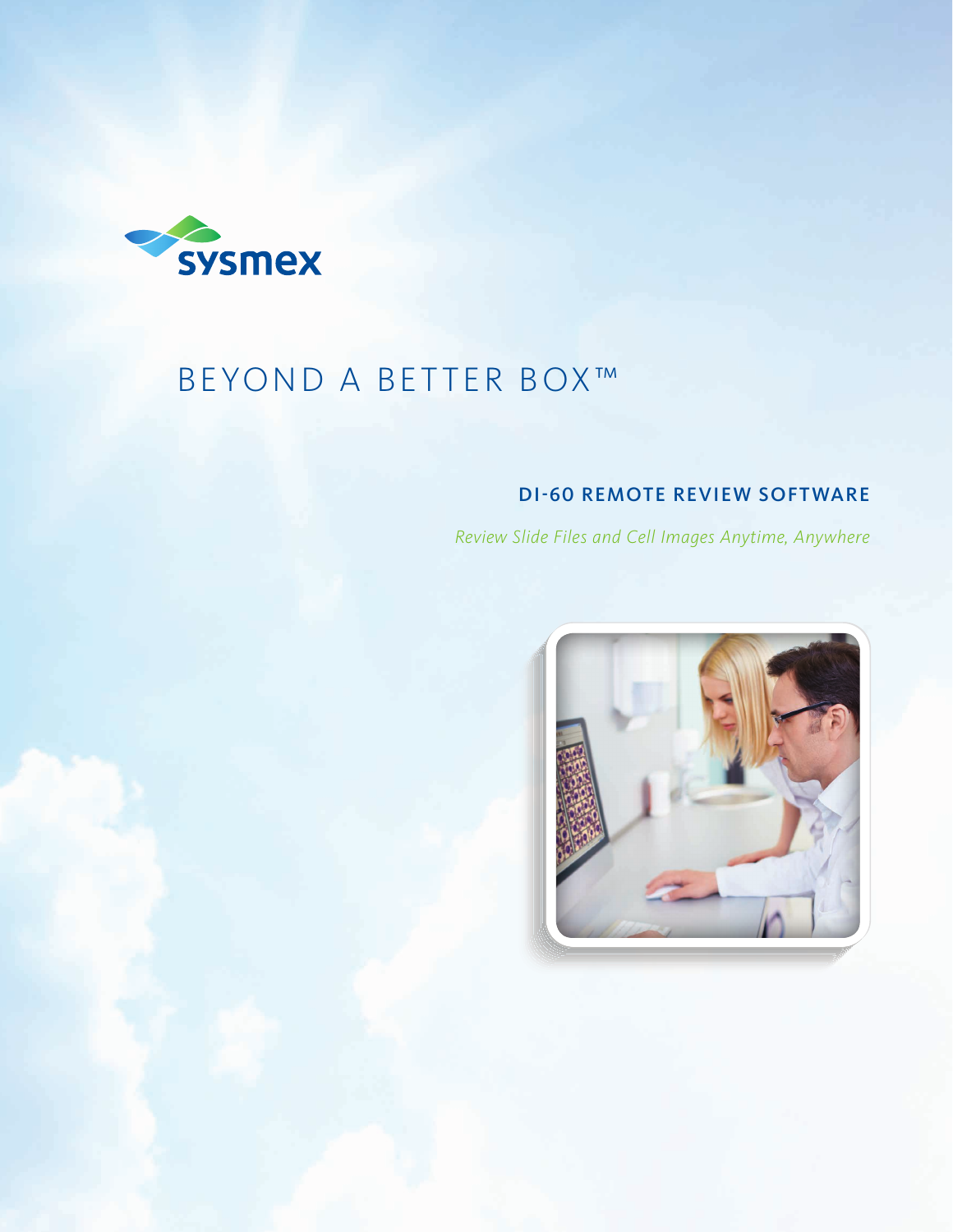## DI-60 REMOTE REVIEW SOFTWARE

By using the DI-60 Remote Review Software, clinicians obtain real-time access to analyzed slides from their office, clinic or home. In addition to today's cell images, access is available to a patient's historical images for comparison.



**LABORATORY** 

When used on the laboratory's network, the software can significantly enhance workflow and labor resources. Multiple sites can now centralize morphology expertise. Additionally, the organization can achieve staffing flexibility since it is now possible for any lab on a network to review files and images.



ALTERNATE SITE OFFICE

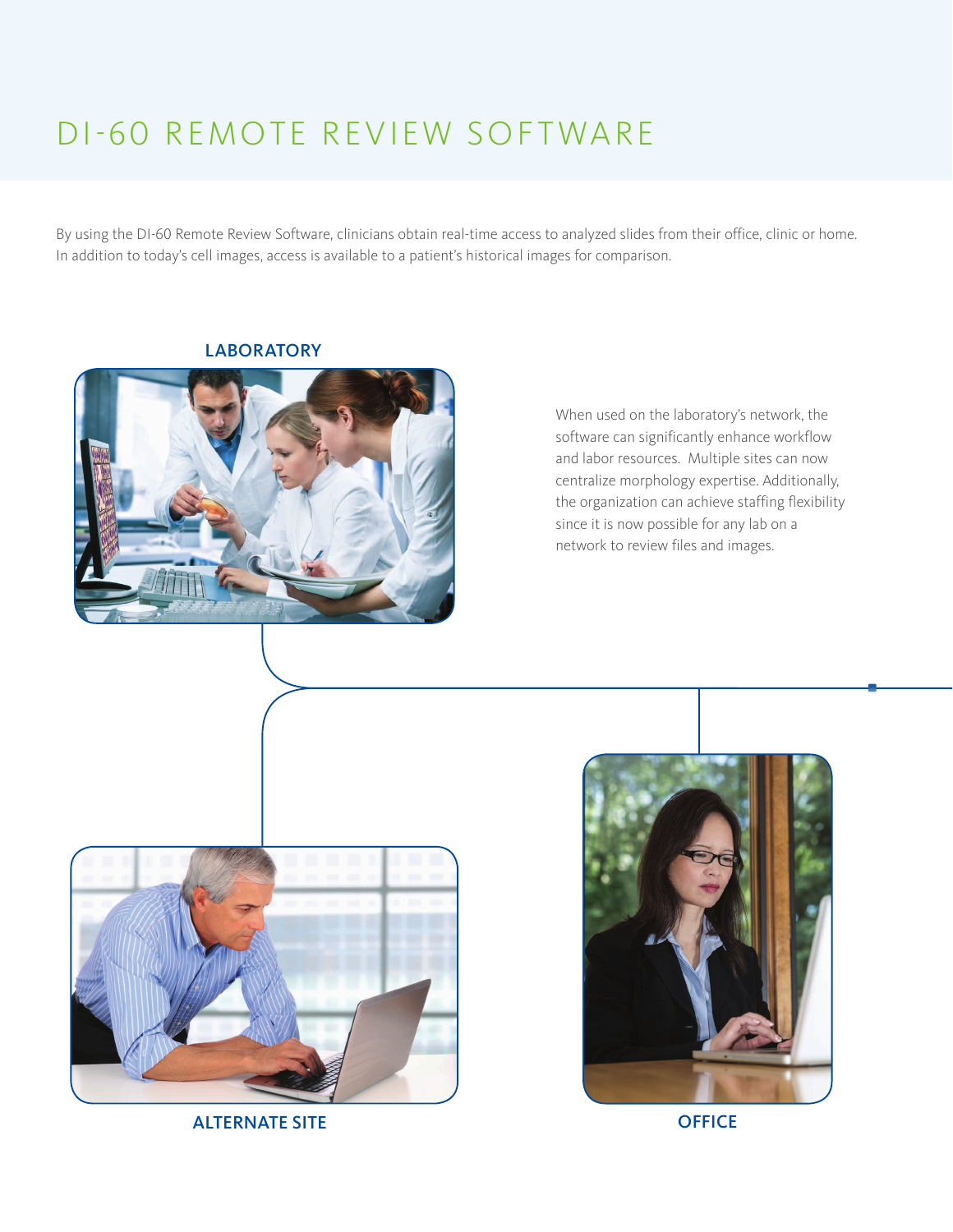# DI-60 REMOTE REVIEW SOFTWARE

### Product Information

DI-60 Remote Review Software provides remote users access to analyzed slides and the ability to reclassify cells and sign off slides from another location. This allows for multiple work-stations within the lab, as well as real-time consultation by a supervisor or clinician from within or outside the hospital.



**Technical Specifications**

### KEY FEATURES

- • Verify, correct or collaborate on analyzed blood, body fluids and digital slides remotely.
- • Access patient's cell images, both current and historical, remotely.
- Identify and comment on any number of tagged Regions of Interest when reviewing body fluids or other specimens.
- Collaborate within/between hospitals in real time.
- View cell counter results and flags.

| <b>ICCITITION SPECIFICATIONS</b>     |                                                                                                                                                                                                                              |
|--------------------------------------|------------------------------------------------------------------------------------------------------------------------------------------------------------------------------------------------------------------------------|
| <b>Recommended PC Specifications</b> | Operating systems: Win Vista/Win 7<br>$\bullet$<br>256 MB graphics RAM<br>$\bullet$<br>Ethernet adapter 10/100 Mbps<br>$\bullet$<br>512 MB RAM<br>1 GB free disk space<br>$\bullet$<br>CPU Pentium IV or higher<br>$\bullet$ |
| <b>Supported Instrument</b>          | Sysmex DI-60<br>$\bullet$                                                                                                                                                                                                    |
| <b>Supported Applications</b>        | DI-60 Peripheral Blood Application<br>$\bullet$<br>DI-60 Body Fluid Application<br>$\bullet$                                                                                                                                 |
| <b>DI-60 Remote Review Software</b>  | Single Workstation on LAN<br>$\bullet$<br>Part number: BC188562                                                                                                                                                              |